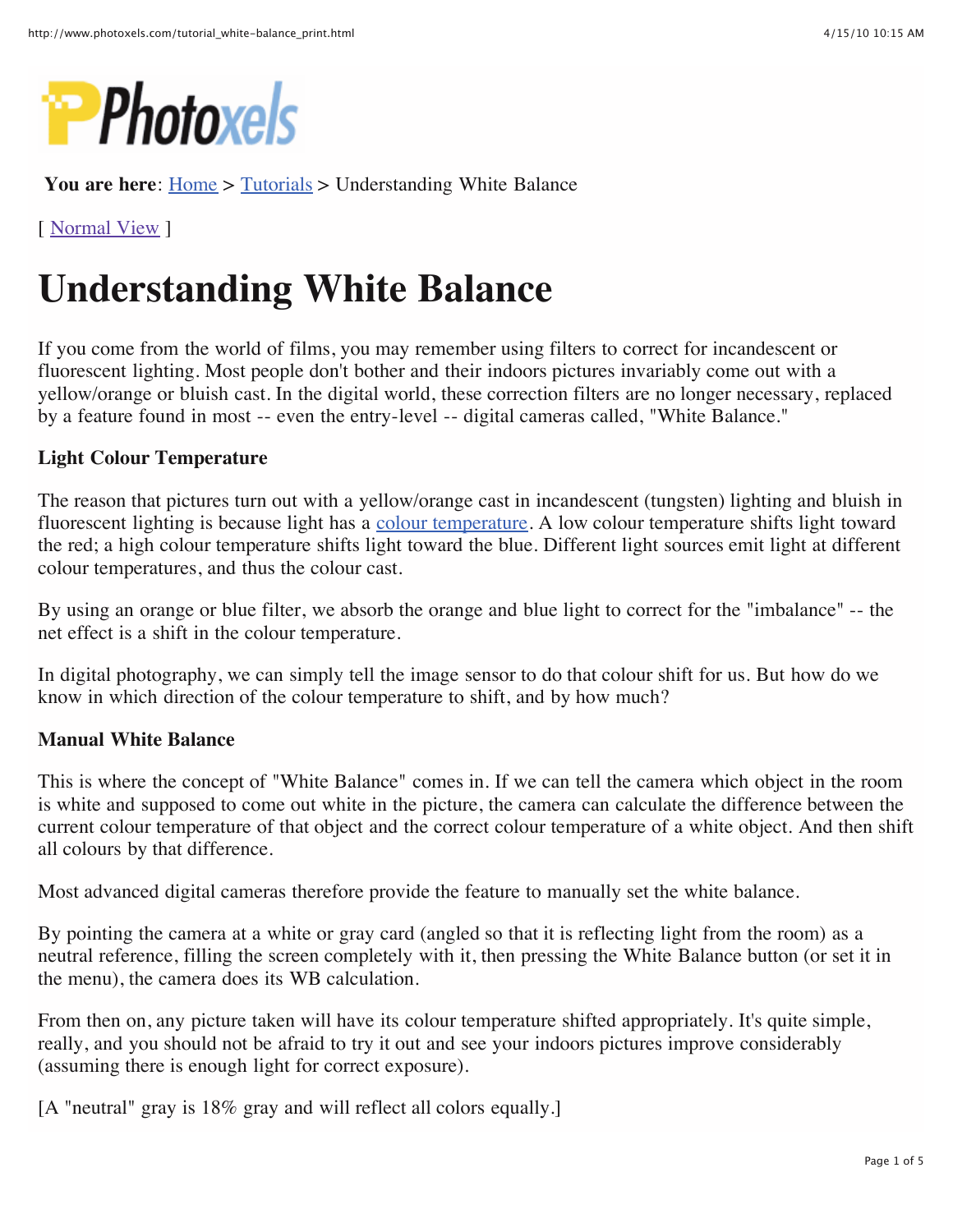#### Caution:

- Ensure the card is not in shadows, but illuminated by the artificial light in the room

- If you are bouncing light off the walls, ensure the card is reflecting the bounced light
- Beware of mixing artificial lights -- in this case, you might want to use RAW and adjust in post processing for each light

- Beware of fluorescent light: since fluorescent light does not contain all the spectrum of light, you may obtain unexpected results

## **Preset White Balance**

To help us in those special situations without having to go through the trouble of manually setting the white balance everytime, cameras provide preset WB settings such as, Tungsten, Fluorescent, Cloudy, Sunny, etc. Using preset WB can improve on a picture, especially under indoors lighting.



AWB Preset WB = Tungsten

In the above example, the picture on the left is taken with the camera set to Auto WB. The indoor lighting is by two ordinary incandescent (tungsten) bulbs from the ceiling. It's not bad, but the fan should really be white. By dialing in a preset Tungsten WB, the image gives a truer representation of the scene.

Usually just selecting a Preset WB setting appropriate for the lighting situation is enough.

# **Auto White Balance**

Since the days of the Kodak Brownie cameras, manufacturers have tried to automate everything for us. Hence, today's digital cameras also all sport an Auto White Balance (AWB) function. Depending on the camera brand, some AWB works better than others. On the whole, though, AWB works very well in sunny and cloudy outdoors, and fine for most indoors situations (a little orange or bluish cast does sometimes contribute to the mood of the picture anyway, e.g. the warm orangle glow of a candle).

Set your digital camera to AWB and take pictures under tungsten, fluorescent, and mixed lighting (i.e. tungsten or fluorescent, plus natural light coming through the window), and see if the results are OK. If they are, you can just use AWB.

# **Snow**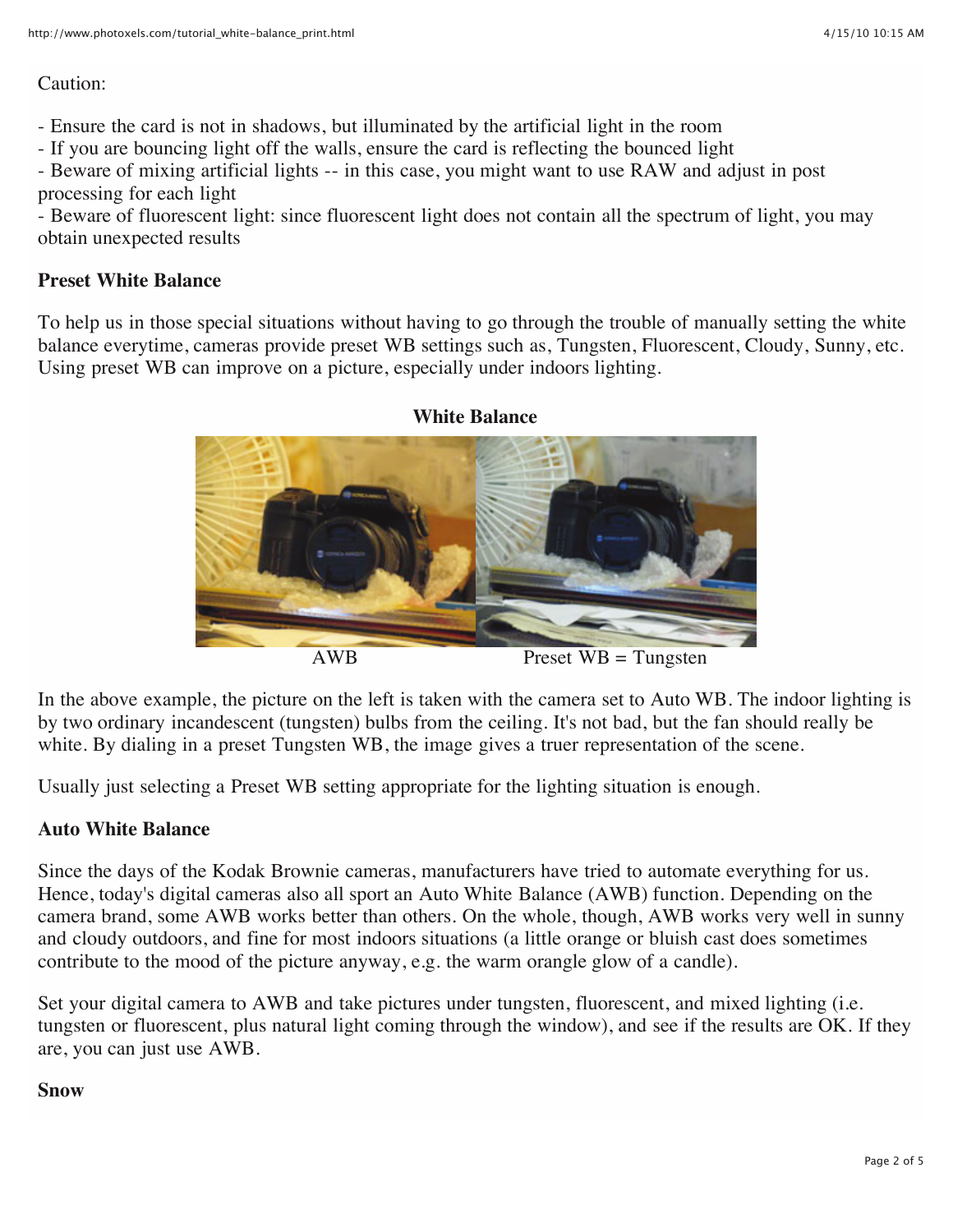Pictures of snow scenes typically reproduce the snow not as white but with a bluish tinge. Sometimes, the blue adds to the mood of the picture, but at other times you may want to remove the blue.

If your digital camera allows custom WB, then set the White to the snow and the blue should disappear.



**Snow - Using Custom WB**

If your digital camera does not allow custom WB, then post processing can be as effective. In Photoshop Elements, I used Enhance - Color - Color Cast... to specify the snow as being white, and the resulting image is as good as the one using custom WB.

#### **Snow - Color Cast in Photoshop**





AWB Color Cast in Photoshop

## **Special Effects**

Once you've selected a WB setting, just remember to reset this white balance setting when you head back outdoors into natural light, or you may end up with some strange, out of this world, colours.

In fact, by dialing in a WB setting inappropriate for the lighting situation allows us to create some special effects.

Let's say you are taking a picture outdoors and you want to make the light warmer, perhaps creating a late evening, sunset effect. To do that, we dial in a Fluorescent WB, in effect telling the camera that the light is too cool. The camera responds by shifting every colour toward the warm, red values. Dial in a Tungsten WB, and the camera shifts all colours toward the cool, blue values. Lots of trial and error recommended here.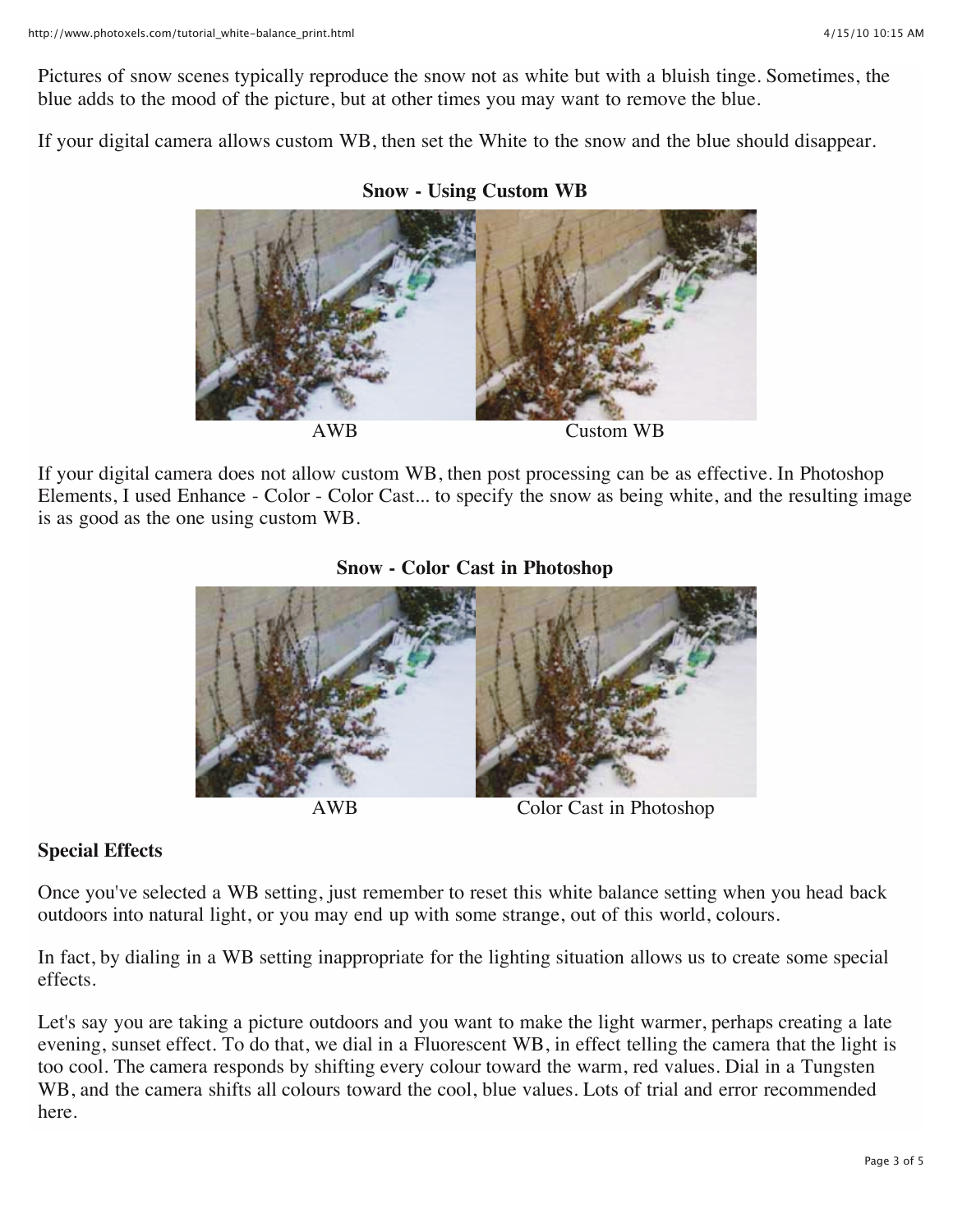## **RAW File Format**

A discussion in WB would not be complete without a mention of the RAW file format available in many advanced digital cameras. When you save an image in RAW file format, you are saving it the way the image sensor sees it -- without applying any adjustments (including white balance) to it. In fact, the camera ignores any WB setting you dial in.

Later, in an image editing software with the appropriate RAW plug-in, you can convert the RAW image to JPEG, and apply any colour temperature shift. Undo your change and try again, ad infinitum, in as fine an increment as you wish, until you obtain perfect colour balance.

Some professional photographers always use RAW file format. Saving in RAW file format comes at a price because it takes so much longer to save a RAW image that it might not be practical in many picture taking situations. Professional dSLRs (and some prosumer models) have internal buffers that allow RAW images to be taken one after the other in quite rapid succession without having to wait for the saving of one image to be completed before you can take the next picture.

If you are taking landscapes, and it's early in the morning or late in the evening, or you are not too sure of which WB setting to use, try it in RAW.

A few digital cameras even allow you to save an image in both RAW and JPEG simultaneously, though time to write to memory card is proportionally increased.

#### **Summary**

For most of us, Auto WB is fine and does a pretty good job in diverse situations, outdoors and indoors.

For those occasions when you are not happy with the colour cast of your picture, choose one of the preset WB settings.

If this still does not give you what you want, consider manually setting the white balance by using a white card or sheet of paper (or white T-Shirt, etc.).

And, for ultimate control over white balance, consider shooting in RAW file format, and adjust in postprocessing.

## **Related tutorial:**

Levels

#### **Related Link:**

What Is White Balance? White Balance -- Are You RGB Savvy? White Balance Tutorial White Balance and Color Cast